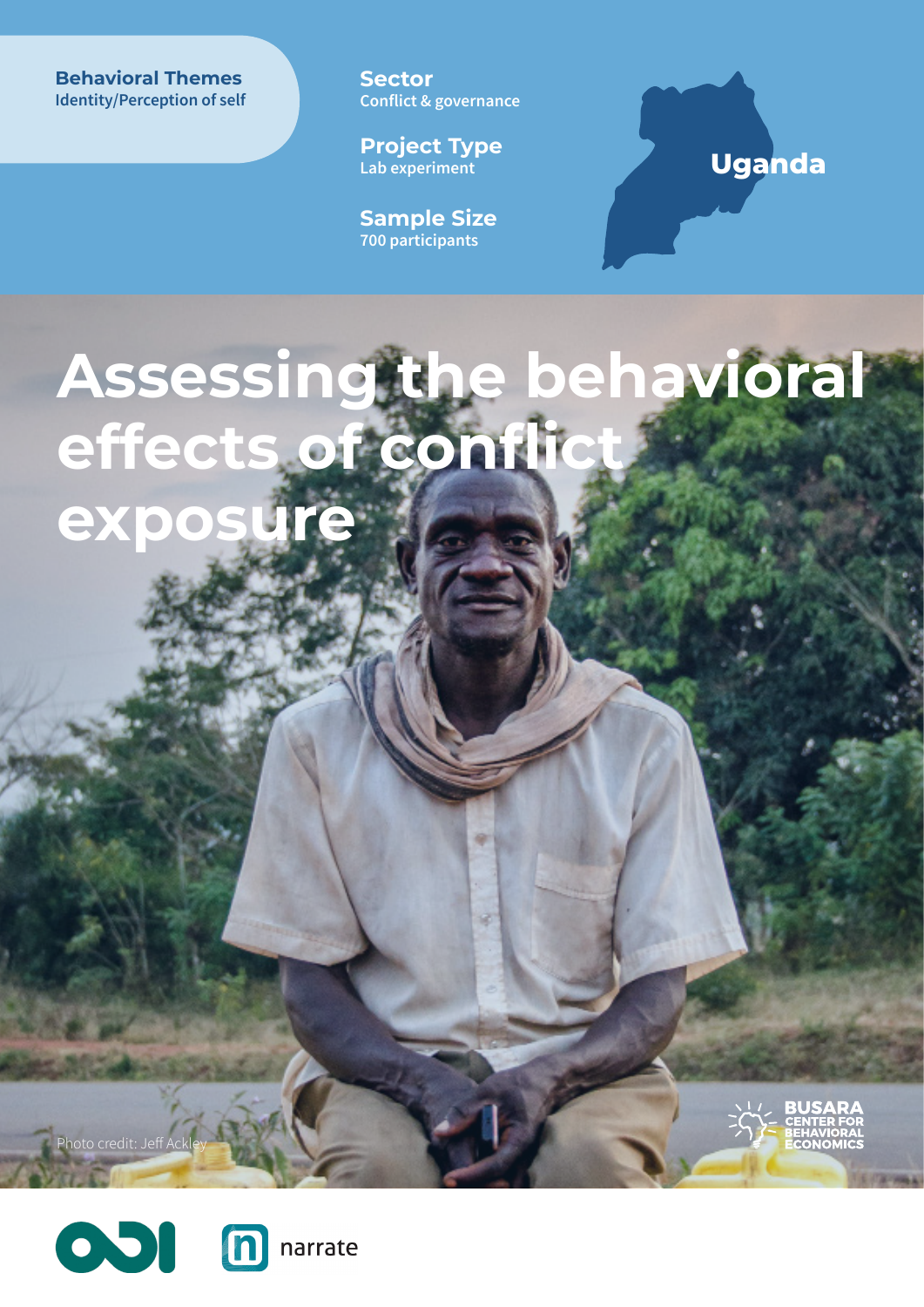

### **How does exposure to conflict affect social preferences?**

There is a growing body of evidence that exposure to violent conflict affects the deep determinants of behavior. These include individuals' level of risk-aversion, discount rate and pro-social behaviors. A metaanalysis of 23 papers that estimate the effect of violence on behavior, concludes that exposure to violence is related to increased social group participation, participation in community leadership, prosocial behavior in experimental games, voting and knowledge of and interest in politics. However, whether this relationship is causal remains an open question.

The purpose of this project is to assess the effect of recalling experiences of conflict on a series of preferences as well as pro- and anti-social behaviors.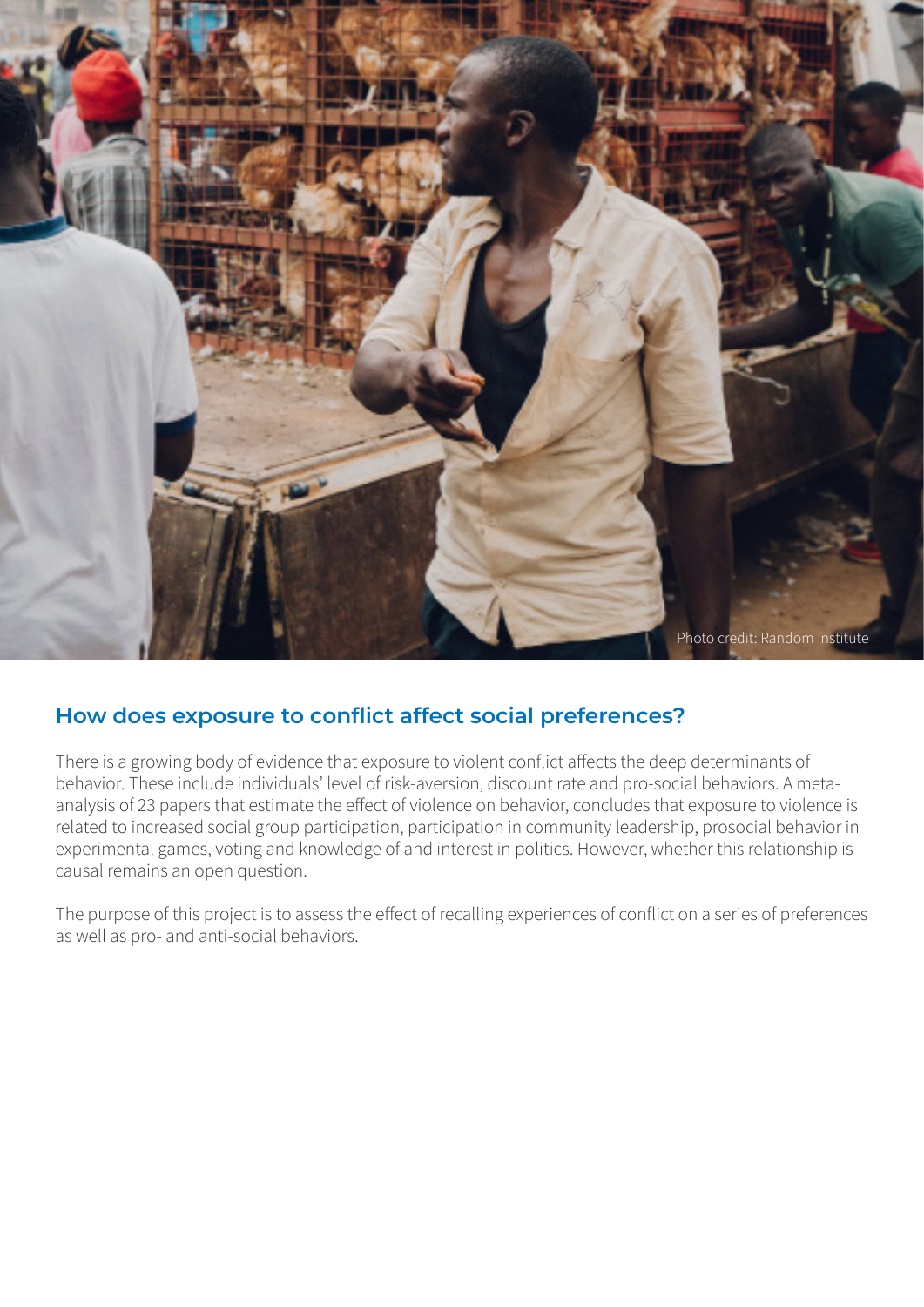

# **Design and Results**

### Intervention

A sample of 700 participants were randomized into a treatment and a control group, after which a priming treatment was administered.

#### Story about recent event

Participants in the control group were primed by being asked to tell a story about a recent event.

#### Story about conflict

Participants in the treatment group were primed by being asked to tell a story about an experience they had which involved conflict.

All participants were asked to self-signify the narratives elicited by the priming question using the SenseMaker® tool, to verify the accuracy of the priming treatment.

Following the treatment, both groups were asked to complete a number of consecutive exercises in a mobile lab setting. They were tested on:

Risk preferences - using a choice over lottery with equal probabilities **Time preferences** - using a choice over temporal budgets (CTB) design Altruism levels - using a Dictator Game Fairness levels - using an Ultimatum game Collaboration behaviors - using a Fragile Public Goods Game Anti social behaviors - using the Vendettas and Retaliation game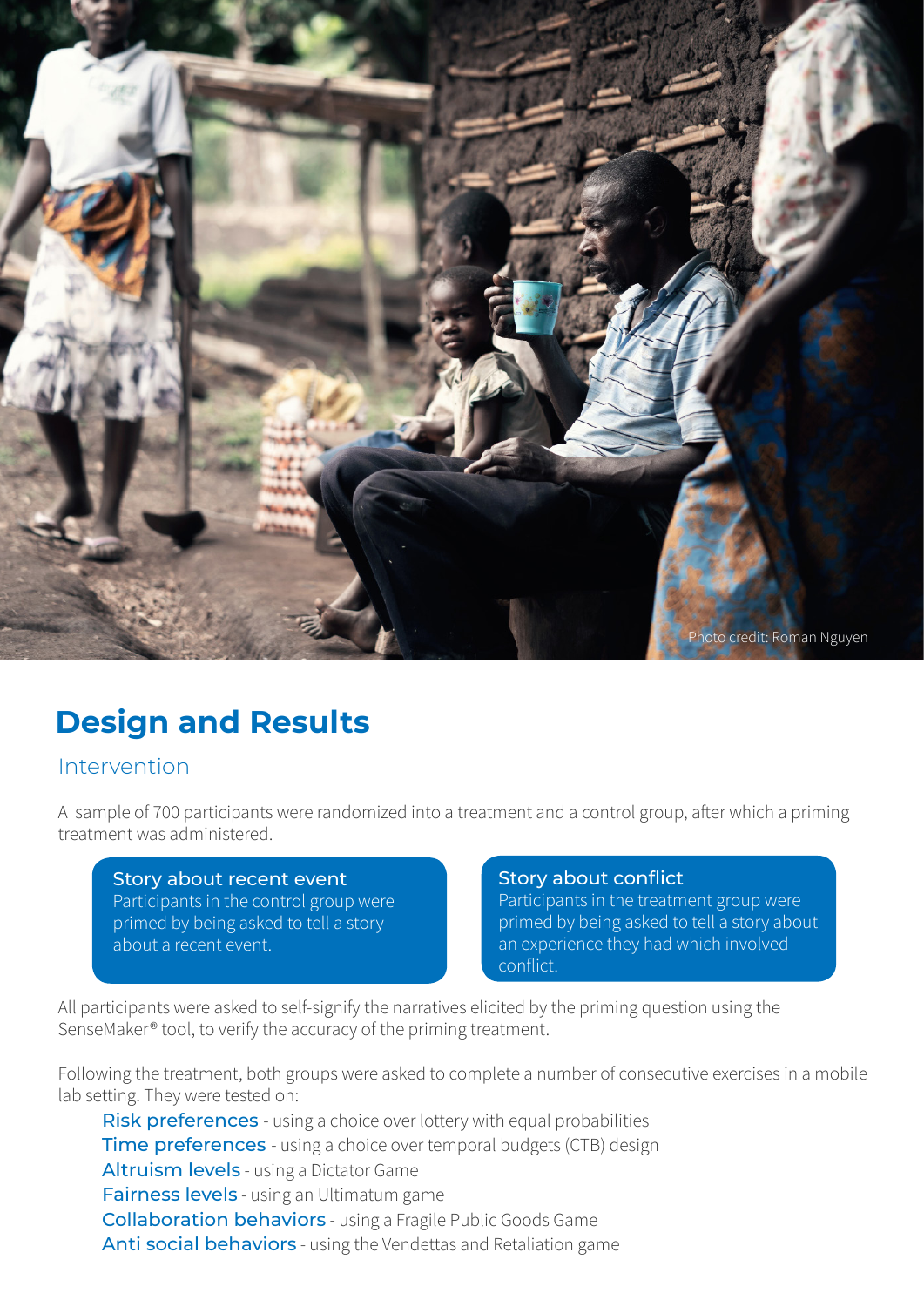# **Results**





Amount given in the Dictator game as a function of priming







Amount accepted by responders in